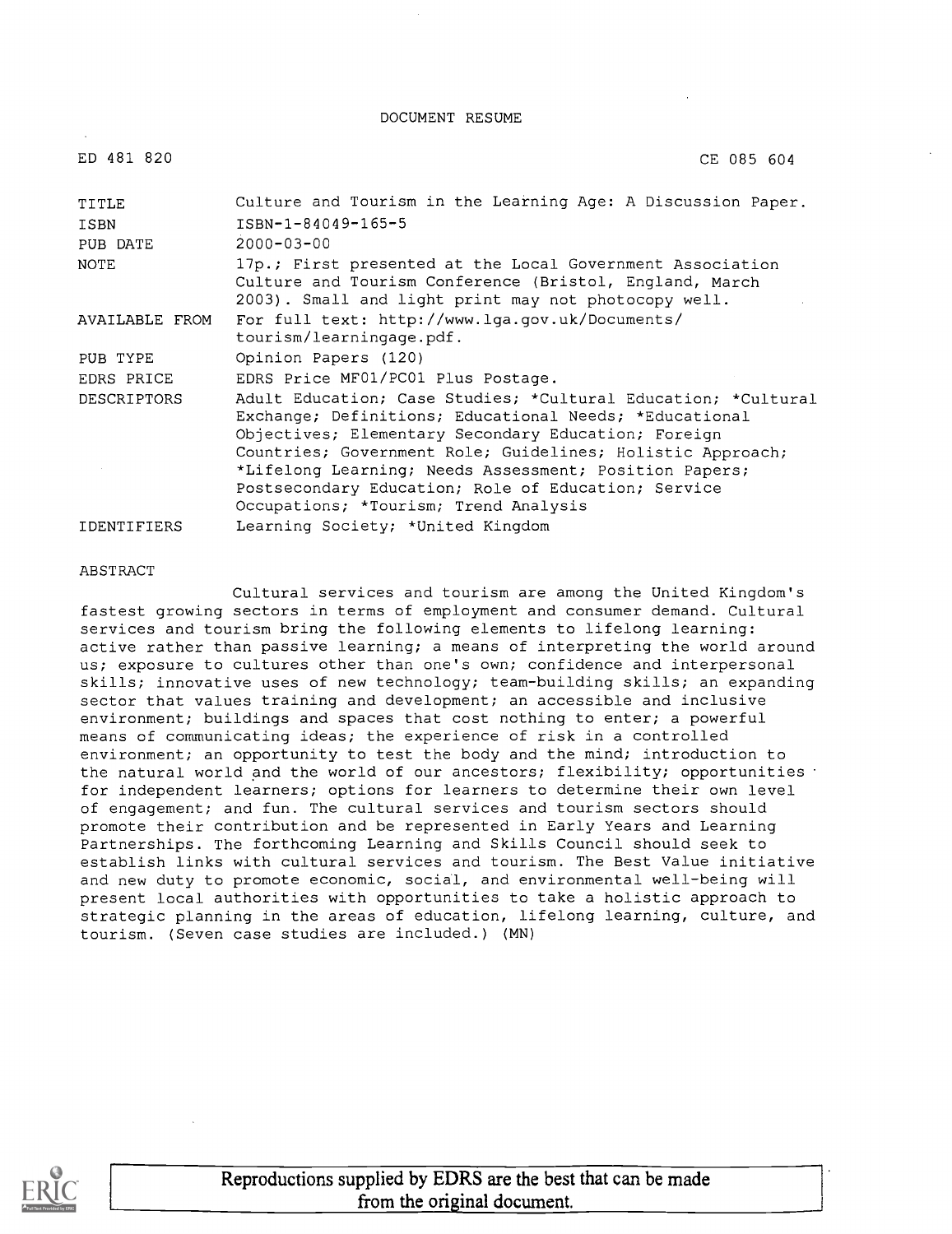

# **Culture and Tourism** in the Learning Age

ED 481 820

⋋

05560

**VERIC** 

A discussion paper U.S. DEPARTMENT OF EDUCATION<br>Office of Educational Research and Improveme EDUCATIONAL RESOURCES INFORMATION CENTER (ERIC) This document has been reproduced as<br>received from the person or organization originating it.

> □ Minor changes have been made to improve reproduction quality.

Points of view or opinions stated in this<br>document do not necessarily represent<br>official OERI position or policy.

PERMISSION TO REPRODUCE AND<br>DISSEMINATE THIS MATERIAL HAS BEEN GRANTED BY

TO THE EDUCATIONAL RESOURCES INFORMATION CENTER (ERIC)

1







da amarca anch

EURSH COPY AVAILABLE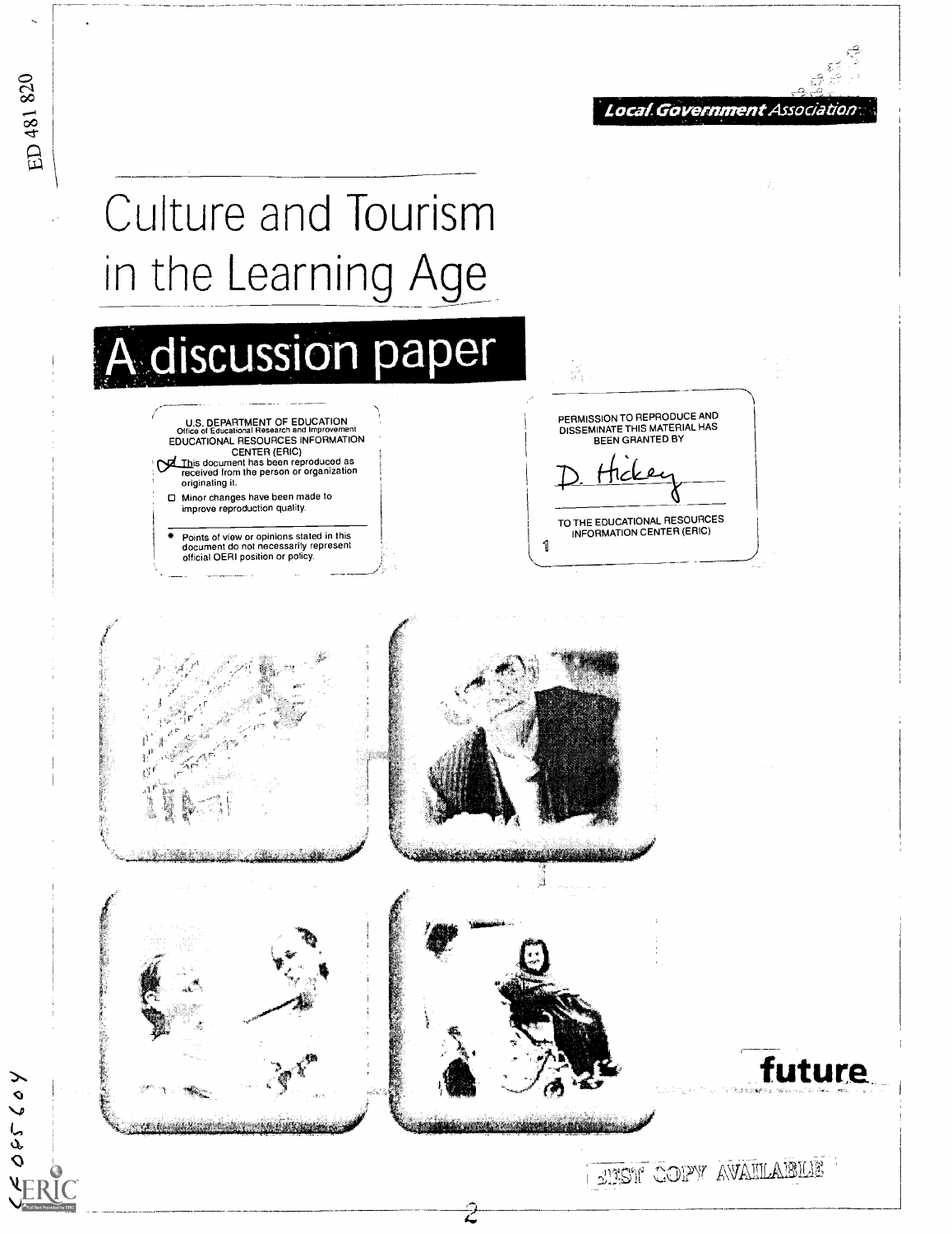### **Key messages**

- · A broad definition of lifelong learning encourages innovative partnerships and increases opportunities for learners
- . The cultural services and tourism can contribute significantly to lifelong learning in both formal and informal settings
- . The cultural services and tourism sectors need to promote their contribution particularly in relation to raising educational standards, providing opportunities for excluded groups & individuals and the development of transferable skills
- . Lifelong learning should be a key theme of local and regional cultural strategies and other strategic planning processes
- . The cultural services and tourism should be represented on Early **Years and Learning Partnerships**
- . The forthcoming Learning and Skills Council should seek to make links with cultural services and tourism agencies
- . As a fast growing sector in terms of employment and consumer demand, the Learning and Skills Council needs to address the cultural services and tourism.
- · Best Value and the new duty to promote economic, social and environmental well being will present authorities with opportunities to take an holistic approach to strategic planning

## **BEST COPY AVAILABLE**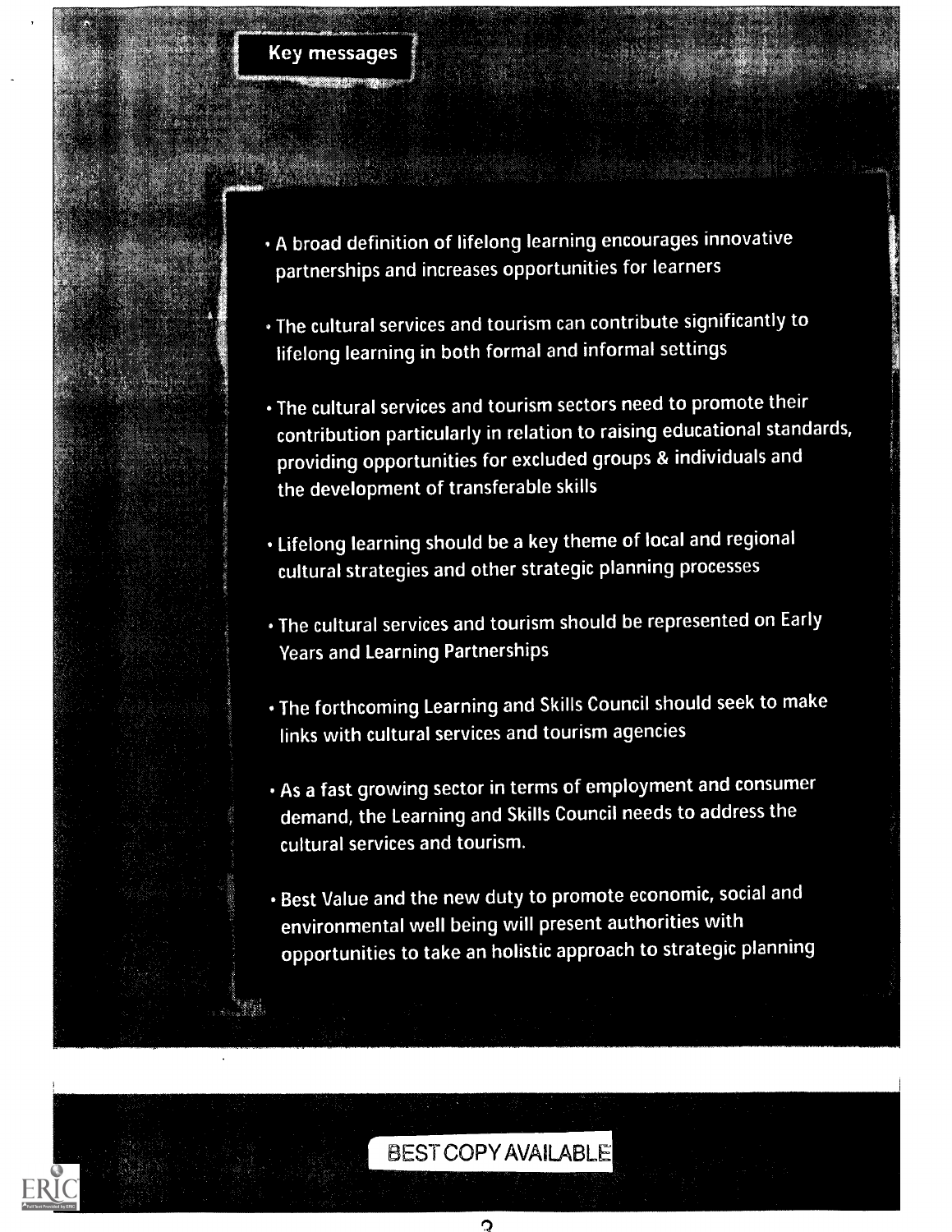A previous LGA publication, Enriching People's Lives, has explored the contribution of the cultural services and tourism to the full range of the LGA's priority areas - including regeneration, social inclusion, community safety, public health and lifelong learning. In 1999, the LGA published The Road to Regeneration which expanded on the relevant chapter in Enriching People's Lives. This paper adopts a similar approach to the subject of lifelong learning.

> The cultural services and tourism are among the fastest growing sectors in terms of both employment and consumer demand. Their impact on our lives is considerable but often underrated. In particular, their impact on how we learn about and participate in the life of our communities is often neglected, especially in the policy arena where the focus of attention is most often on formal education, training and employment. Even here, the impact of tourism and the cultural industries in prornoting the development of highly trained individuals with transferable skills could be given greater prominence.

As the providers and facilitators of services covering education, lifelong learning, culture and tourism, local authorities are uniquely placed to develop an holistic approach to these four service headings. Best practice should aim towards linking all four of the headings to the same strategic outcomes.



This paper aims to do two things.

- To show how recent developments relating to lifelong learning intersect with current initiatives relating to cultural services and tourism.
- To provide quotable case studies which demonstrate the value of the cultural services to lifelong learning outcomes. A few case studies are included in this version of the paper. The range of work in this area is so large, however, further case studies are placed on the LGA website (www.iga.gov.uk).

The need for this paper arises because:

- Work on lifelong learning does not always recognise the contribution of cultural services
- This is a time of great change in both lifelong learning and cultural services - links can easily be lost or overlooked
- Definitions of lifelong learning are sometimes restrictive and often concentrate primarily on the vocational and formal
- Vocational learning can benefit from the input of the cultural services
- Learning for pleasure is important in its own right and helps develop skills which are applicable to formal learning
- There are particular training and learning issues within the cultural services sector which require examination

## future

## BEST COPY AVAILABLE

4

learning age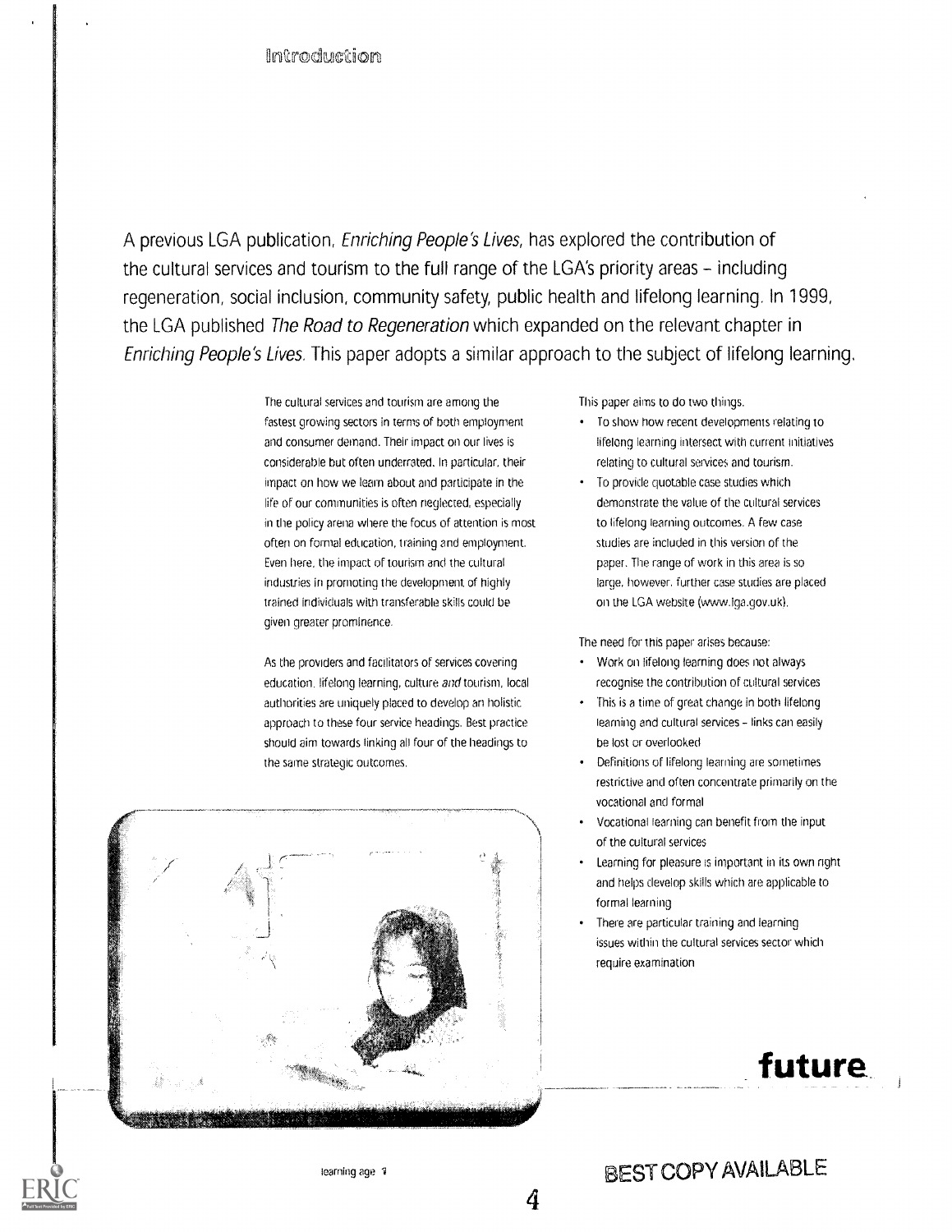Before going on, it is necessary to define some of the **the film at is The Learnin**g Age? terms used in the rest of this paper.

#### What are the Cultural Services?

This paper recognises a definition of cultural services which broadly equates to the range of activities for which the Department for Culture. Media and Sport has responsibility. In addition, the LGA would add parks (a DETR responsibility). Cultural services (or culture) is not narrowly defined here as meaning the arts (or the 'high" arts).

The LGA has an Executive which deals with Cultural Services and another which deals with Tourism. There are, of course, many links between their work. For convenience this paper refers to "cultural services" and includes tourism within this.



'The Learning Age' is a term used to characterise iife in Britain at the beginning of the 21st century.

It describes a point in history when developing new skills is a priority for individuals and the state. In "The Learning Age" knowledge and information are recognised as valuable commodities in their own right. In the Learning Age we are all encouraged to be "Lifelong Learners" - to continue developing new skills regardless of our age or situation.

The purpose of developing new skills might be

- To find employment
- To remain in employment in an increasingly  $\bullet$ flexible job market
- To pass formal qualifications
- To access information in order to participate fully in the community
- To communicate with those around Us
- To use time outside paid employment in a way that benefits the community and/or enhances ones well being

A great deal of policy development has focused on the topics at the beginning of the list and much less on the latter topics.

For example, in The Learning Age, a Green Paper from the Department for Education and Employment published in February 1998, the aim was to show 'how learning throughout life will build human capital by encouraging the acquisition of knowledge and skills and emphasising creativity and imagination." The outcomes were primarily related to formal

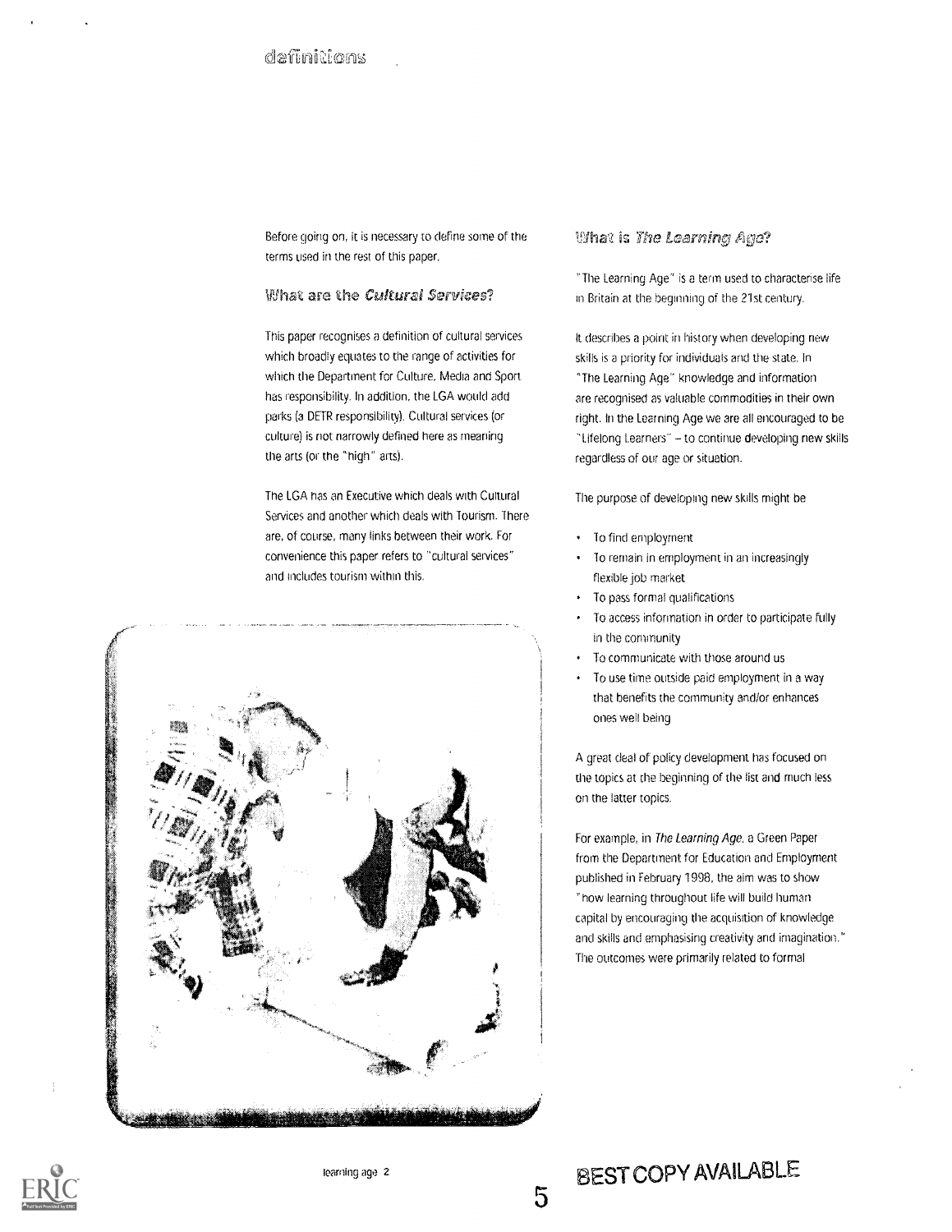education and training and employment. It cannot be denied that these are important outcomes but they are not the only outcomes.

The recently published Learning and Skills Bill begins to present a broader picture of lifelong learning and its outcomes present considerable opportunities for developing links with the cultural services.

#### What is Lifelong learning?

Definitions of lifelong learning vary, as do ideas about how to deliver it. Lifelong learning is sometimes used as a synonym for the accumulation of vocational skills.

For the purposes of this paper, lifelong learning will be taken to mean:

The accumulation of skills and knowledge, for any reason, at any age, in a formai setting (such as a school) or an informal one (such as a sports ground or arts venue).

Lifelong learning can be:

- structured and facilitated (e.g. a training course with a qualification at the end) or
- self-started (e.g. a programme of evening classes taken for recreation or a visit to a library).

It includes (but is not narrowly synonymous with) activity which can be described as "education", "training" "developing skills" "adult education" "pre-school learning", "post-16 learning' and "recreational learning".

### Case study: Kent County Council an integrated approach

In 1997 Kent County Council (KCC) undertook a radical restructuring of the services it was responsible for and created a new organisation structure within an Education & Libraries Strategic Directorate. KCC identified key services concerned with "culture" and brought them together within a single division called "Community Services". The services brought together included Arts & Libraries, Kent Adult Education Service, Youth and Community Services, County Archives and Records and the County Sports Development Unit.

The ethos which underpinned this reorganisation was the growing awareness that cultural activity is becoming more important as a means of underpinning existing jobs and creating new ones; that it can be a driver for economic regeneration and is interlinked with lifelong learning. In itself, lifelong learning should not be seen as an issue for a single service but a strategic objective that pervades all parts of the cultural services.

One of the County's initiatives which epitomises the integrated approach is the regeneration of the "Sandwich Corridor". The cultural services have been deployed to contribute to public and business sector partnerships tackling the broad spectrum of economic and social disadvantage which characterises this part of East Kent. The County Council has begun a systematic study of the way each of its cultural services is used (and by whom and from which area) and is examining how they might link to projects aimed at regeneration. New integrated forms of service delivery are being explored including the use of ICT in libraries, adult education centres and the youth and community services to make cultural services more accessible to all and combat social exclusion.

Contact: Yinnon Ezra, County Community Services Officer, Kent County Council (01622 696 500)

# lifelong learning

BEST COPY AVAILABLE



 $\mathbf{i}$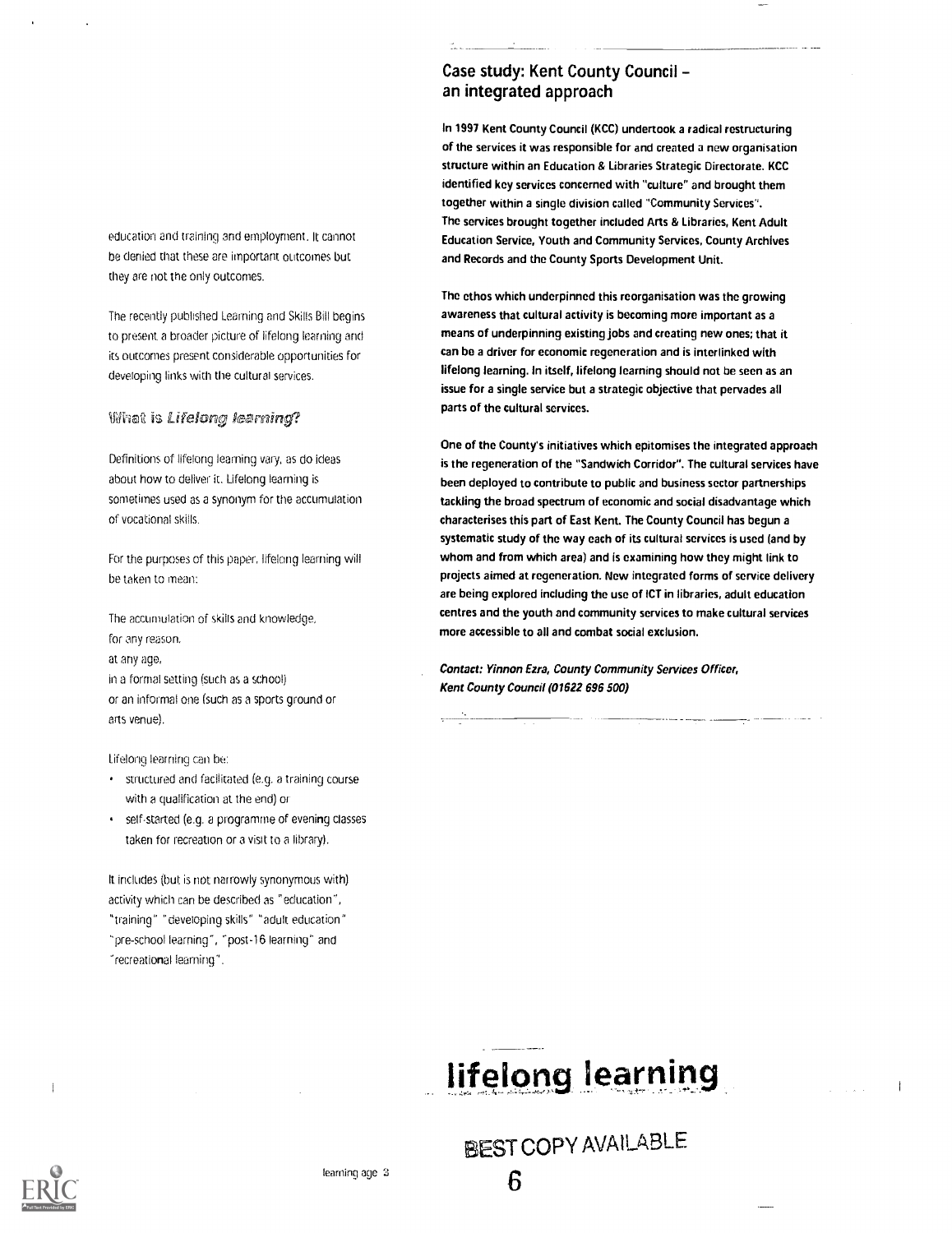By defining lifelong learning so broadly it is possible to see the full range of inputs and outcomes that cultural services activity can have. Some of the existing literature omits any significant mention of cultural services because it focuses on a narrow definition of lifelong learning. By doing so it fails to appreciate the contribution of cultural services to an individual's or organisation's learning experiences. Lifelong learning in this paper's definition is not restricted to vocational skills and formal qualifications but can also mean (for example) developing inter-personal skills, developing an understanding of community and "learning how to learn".



Importantly, this paper does not divorce the terms education (in the sense of formal schooling) and lifelong learning. Rather it includes "education" as one part of lifelong learning.

#### What do the cultural services and Yourism bring Yo Iifelong learning?

Active learning not passive learning - Taking part in cultural activity usually requires effort and concentration. The maxim "I read - I remember; I do - I understand" certainly applies to cultural activity. Watching a film or a play can help the viewer relate to experiences in their own life or show them experiences new to them. Taking part in a play or film, even more so.

A means of interpreting the world around us The cultural services and tourism encourage us to consider our own communities and cultures new to us. Throughout history, travel and participation in cultural activities (in the widest sense) have been the most effective ways of broadening experience and understanding.

Exposure to cultures other than one's own Cultural activity often takes us outside the confines of our daily life - either in the imagination or literally. Taking a holiday to a new place introduces the traveller to new customs, lariguages and cultures. For many tourists in the UK (either UK residents or overseas visitors) the "content" of their visit - which might relate to history, literature, artistic or sporting events or the natural environment - is the main reason for the visit, rather than simply relaxation. Some holidays are marketed as study tours or residential courses.



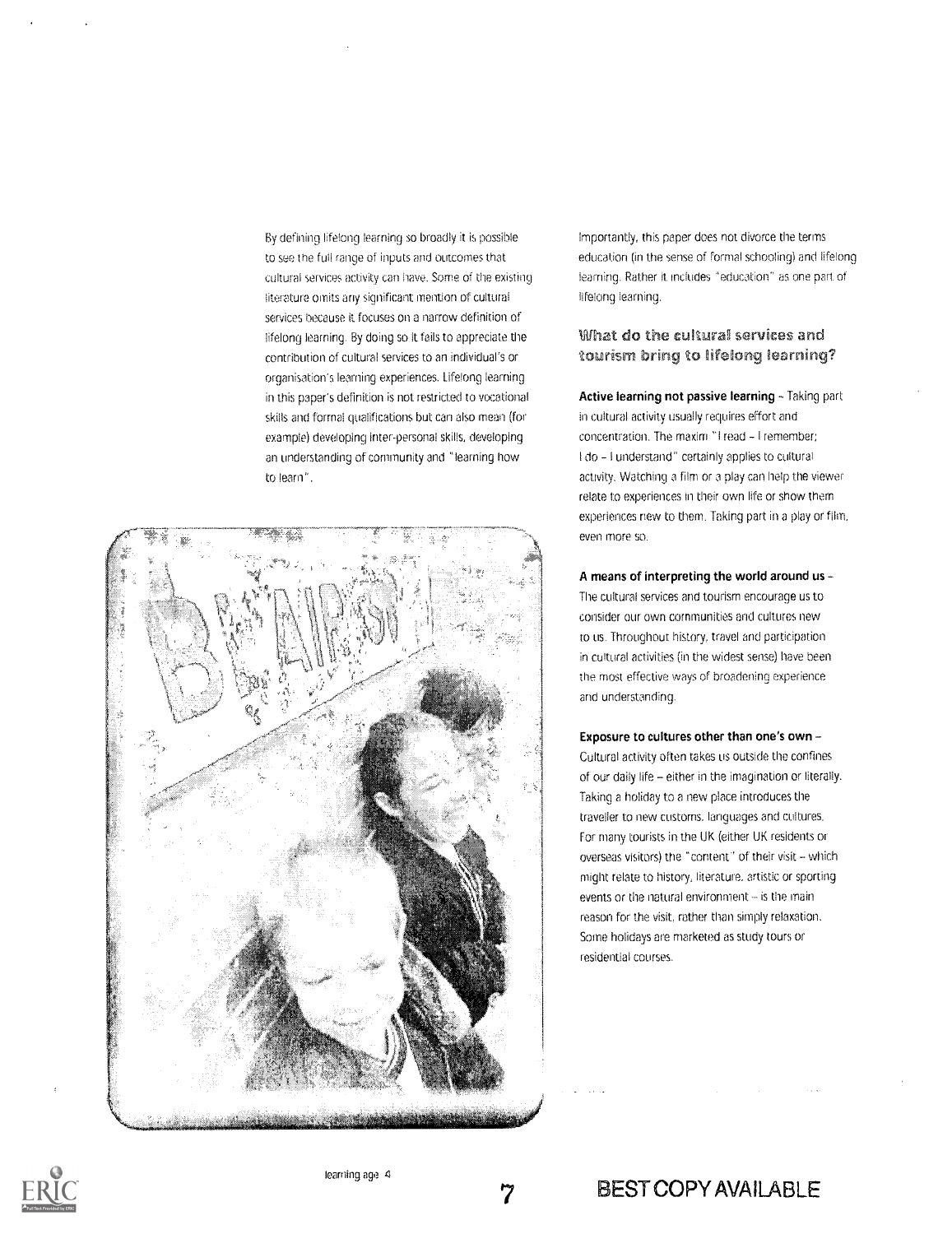Confidence and inter-personal skills - Many people take part in cultural activity because it presents the opportunity to meet with - and work with - other people. Just as team or group activities promote co-operation, cultural activity also helps many people to increase their own confidence by seeing what they can achieve. Travel and tourism also helps people to find the confidence to plan and to communicate with others (and perhaps to learn a new language).

Innovative uses of new technology  $-$  Visitors to libraries, museums and archives are becoming increasingly used to accessing the information they need through electronic means. This is because these services have begun to address the importance of presenting new technology in a way that is accessible, fun, useful and non-threatening. The important role of staff as facilitators is key.

Teambuilding skills - Participation in cultural activities often requires co-operation with those around us. Whether it is playing in a band, playing cricket, taking part in a play or going on an activities holiday, the participant learns how to relate to those taking part alongside them.

An expanding sector which values training and development - The tourism sector and the rest of the cultural services sector has acknowledged that the quality of its "product" is directly related to the proficiency of the staff delivering it. The increasing emphasis on training is driving the growth of the sector. Furthermore, the skills which the cultural services and tourism require (such as customer care or running a small business) are transferable to many other parts of the economy.

#### Learning, crime reduction and healthy living

The Alcosense Project led by Wigan MBC Youth Services and Sports Development Unit in partnership with Greater Manchester Police and the Wigan Drug Education Team, offers young people choices of sporting activity together with information on alcohol and drug related problems, in an informal setting. The project sets out to present objective information about the effects of drug and alcohol use in a way that allows young people to make informed choices. At the same time, it shows that sports activities in the area are suitable for young people and also affordable. The sports sessions were delivered by officers of the Greater Manchester Police who had to complete a Community Sports Leader qualification, while the Alcosense sessions were delivered by Youth Workers who had to attend a training day beforehand. In this respect, the project affords learning possibilities for the facilitators as well as the participating young people. In all 633 young people participated with an age range of between 8 to 16 years old.

Contact: Rodney Hill, Director of Leisure Services, Wigan MBC (01942 244991)

#### Understanding the Countryside

Like all of the National Park Authorities, the Lake District National Park Authority has a statutory objective to promote opportunities for the understanding and enjoyment of the special qualities of National Parks. This includes providing opportunities for school age children such as: running GNVQ leisure and tourism courses; providing information for geography courses; facilitating links between the Youth Hostel Association and the NPA's Education Service and linking with the County Councils on initiatives such as Healthy Living during the school holidays.

Contact: John Pattison, Chief Planning Officer, Lake District National Park (01539 724555)

## opportunities

**WEST COPY AVAILABLE** 

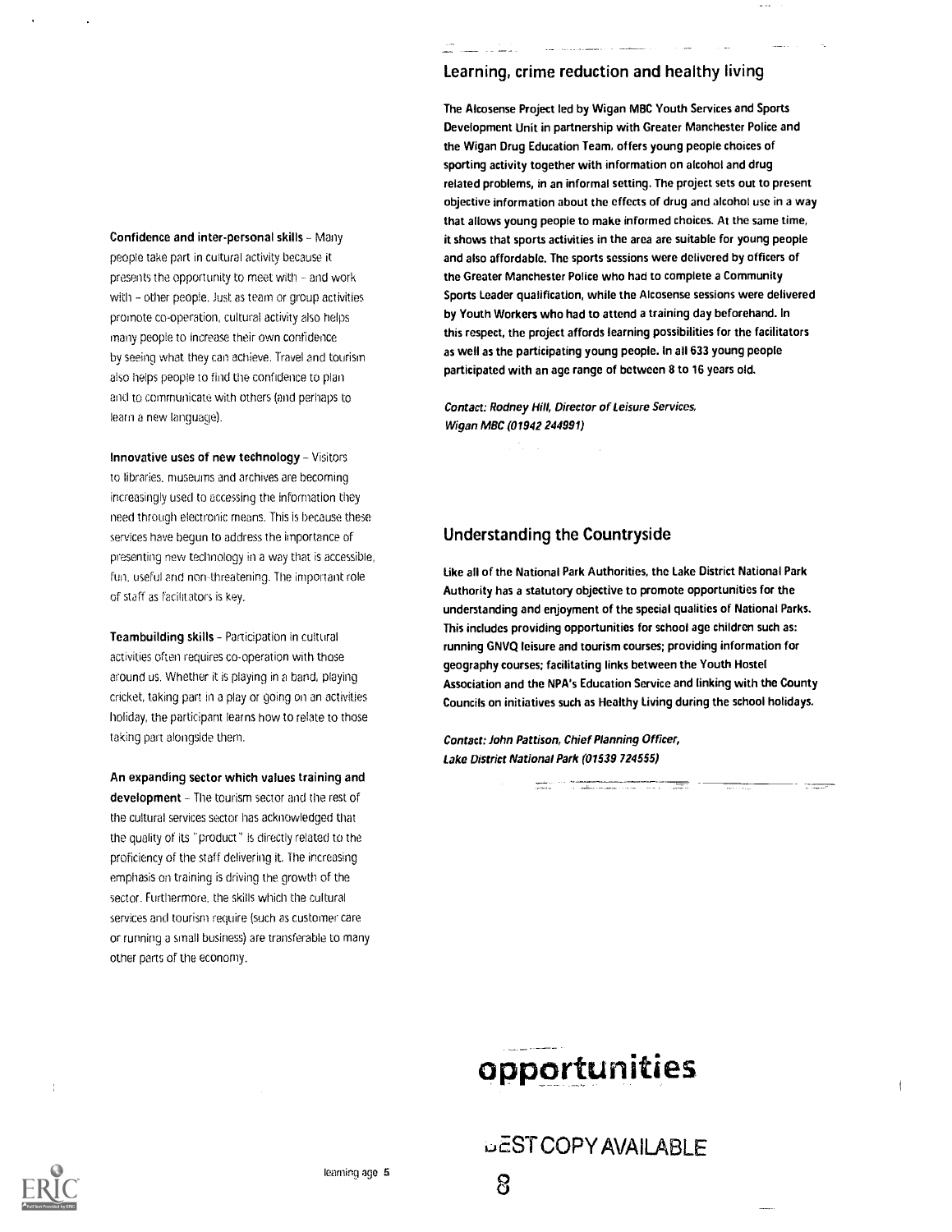Accessible and inclusive environments - One of the barriers to learning for many people is the environment in which it takes place. Schools and colleges, for example, do not appeal to all sections of the community equally. The cultural services bring the advantage of a range of environments - play facilities, parks, sports centres, arts venues, libraries and so on - which have a broader appeal and often make the difference between an individual choosing to learn or not.

Buildings and spaces which cost nothing to enter -

One of the most important aspects of accessibility is cost. Libraries. parks, museums, archives, play areas and sports grounds are sometimes, or always, free to enter. This enables people to use the facilities regardless of their income and also means that they can use them without making further commitment unless they chose to make it.



A powerful means of communicating ideas - The cultural services are primarily about communicating ideas. This is true not only of the arts, but of all other parts of the sector. Those in the cultural services are experienced at marrying "content" to an appropriate medium. Learning involves discovery as well as being taught. The cultural services can provide vehicles for both types of learning.

The experience of risk in a controlled environment

An important aspect of learning is determining one's limitations. This might come about by putting oneself in a potentially dangerous situation, or by experiencing emotions which are unsettling, or by failing to achieve what one sets out to achieve. In some circumstances, such experiences can be harmful to physical or mental well-being. In the context of cultural activity and tourism. on the other hand, similar experiences can be beneficial by virtue of taking place in a supportive environment. Examples might include: the risks children take when they play; tne risks one takes on an activity holiday; the experience of watching or taking part in a dramatic performance or the experience of winning or losing at sport.

An opportunity to test the body and the mind Maintaining physical and mental well-being requires effort and understanding. Through sport. exercise, children's play or dance people learn how to maintain physical well-being in a pleasurable way. Of equal importance, the contribution of the cultural services to emotional and mental well-being is considerable. Through cultural activity, people begin to understand the world around them and how to cope with its challenges.



9

### **BEST COPY AVAILABLE**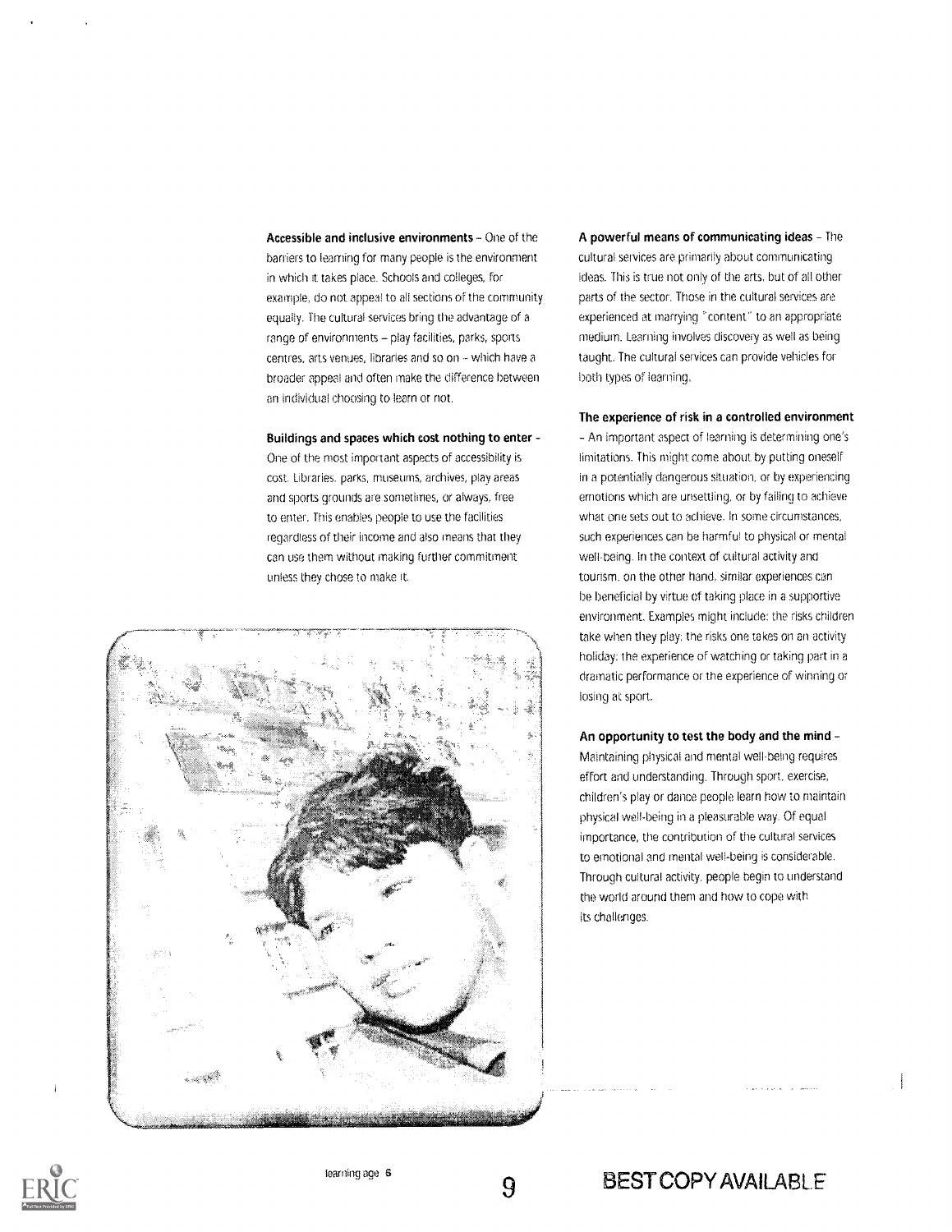An introduction to the natural world - Cultural activity takes place out of doors as well as in. Tourism in the UK often focuses on the national parks, seaside resorts or rural areas. Even in the centre of our cities, parks provide opportunities for people to see flora and fauna close up.

An introduction to the world of our ancestors -The archives service houses the raw material of the nation's cultural memory. The fact that genealogy is one of the roost popular forms of self-motivated learning demonstrates the value people place on understanding their own heritage. The arts, museums and libraries and many tourist destinations all have, to some extent, a focus on the history of the nation.

Flexibility - Learning is a very individual thing. People have different abilities, interests, intentions and dislikes. The broad range of services which culture and tourism covers brings with it the advantage that different. aspects will appeal to different people.

Opportunities for independent learners - Often, learning relies on other people's input - teachers, examiners, funding bodies. The cultural services present opportunities for people to learn independently. A visit to a library or a museum, travelling to another part of the country or attending a concert need involve no other person.

Options for the learner to determine their own level of engagement - the commitment which formal learning demands may deter some people. Somebody with family commitments, for example. may have difficulty attending courses on a regular basis. In the cultural services, the level of commitment is usually determined by the user. When and how often a person visits a library, goes travelling or takes part in sport is largely at their own discretion.

#### Awareness in Information Technology

To raise awareness and access to IT and IT training, Boumemouth Libraries has developed a partnership with BT (who provided funding for hardware), the local TEC (who provided funding for tutors) and the Lifelong Learning service in the Borough (who provided the tutors), to create two Community Learning Centres. The Centres provide taster sessions and accredited courses, such as pre-CLAIT. One Centre is targeting adult returners and long term unemployed to improve vocational skills. The second is targeting older people to bring the benefits of IT to this age group. The latter library is also working with the voluntary sector. Older people are trained in IT skills which they then pass on to other older people. In this way, learners are seen as advocates and mentors.

Contact: Stephen Godsall, Director of Leisure and Tourism, Bournemouth Borough Council (01202 451451)

 $\sim$   $\sim$ 

#### Children's Literacy and the Summer Holidays

Essex Libraries offered children and young people throughout the County the opportunity to take part in the first national children's summer reading challenge. The Reading Safari was designed to stimulate and excite children about books and reading, thereby helping them to maintain reading and literacy levels through the long summer break.

39,000 children and young people completed the Reading Safari, resulting in 240,000 books being read by children of all ages, abilities and backgrounds. Children filled in Reading Behaviour Profiles which doubled as simple and easy to analyse achievement logs. The results extrapolated from these clearly demonstrate that the activity has at least maintained, and for many increased, reading ability and literacy levels.

Contact Elaine Adams, District Manager, Essex County Council (01268 288533)

Fun - Not to be underestimated is the fact that the cultural services and tourism are enjoyable. People learn by taking part in them but they are likely to be enjoying themselves while they are doing it.

## culturai services

### BEST COPY AVAILABLE

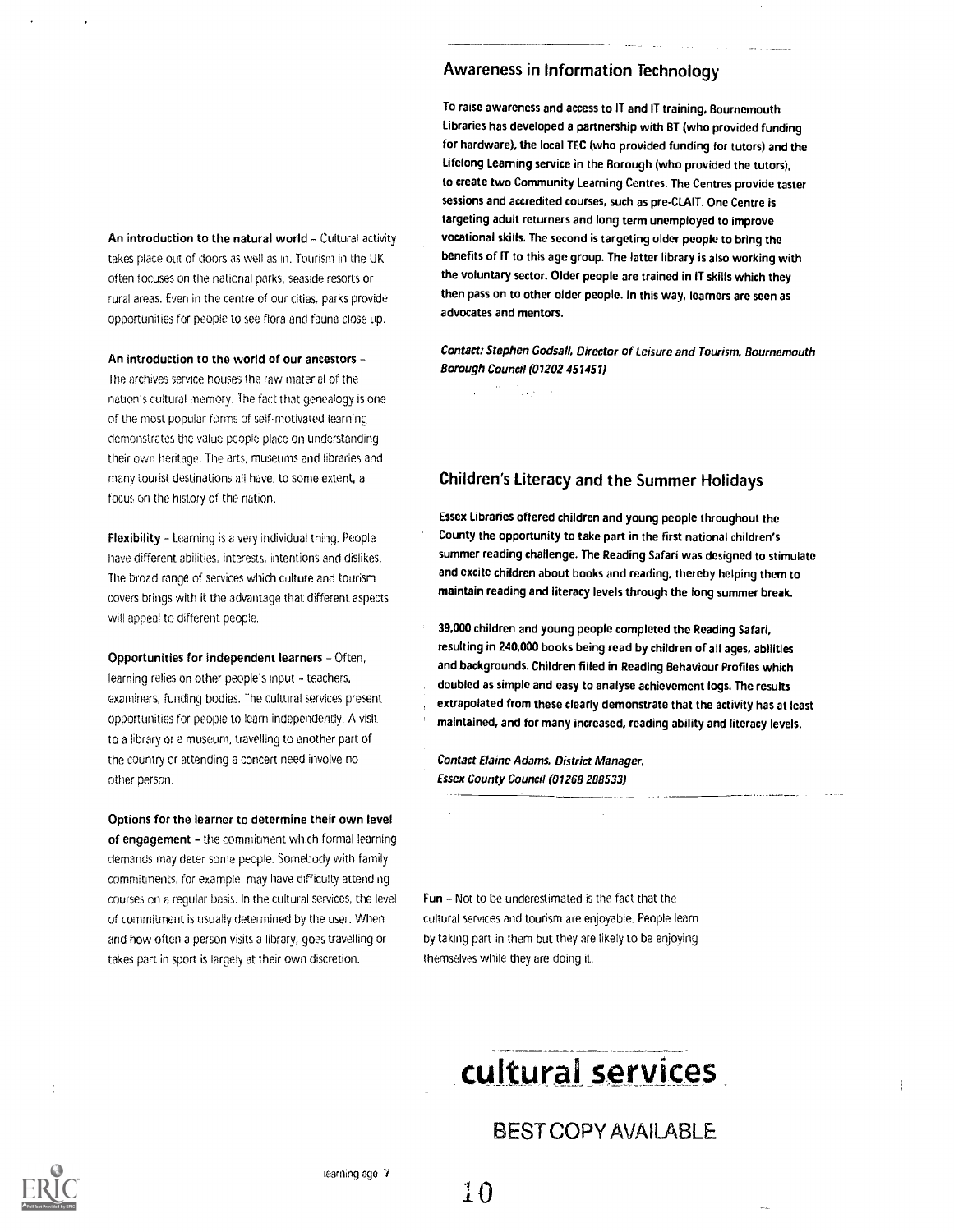The range of policy initiatives relevant to those in the cultural services and/or lifelong learning is broad and the speed of change rapid. This presents a considerable challenge for those seeking to maximise the outcomes of partnership working.

#### **Making links**

This section aims to identify some of the major national initiatives which present opportunities for links between cultural services and lifelong learning. Some are led by the Department for Culture Media and Sport, some are led by the Department for Education and Employment arid a few are led by other government departments. All have major implications for local authorities and their key partners.

The challenge for both national and local government is to move away from the "silo" approach which sees individual services or initiatives in isolation and to move towards a "cross-cutting" approach which identifies the same outcomes regardless of the means of delivery,



The challenge for local authorities is to ensure that these plans cross-reference and aim at the same outcomes.

There are barriers which might prevent this happening. for example: incompatible timetables: competition for resources: a fragmented or silo/divisional approach to planning: the sheer weight of paperwork.

The LGA believes that co-ordinated planning is the key to gaining maximum benefit in terms of outcomes for lifelong learning.





1 1

BEST COPY AVAILABLE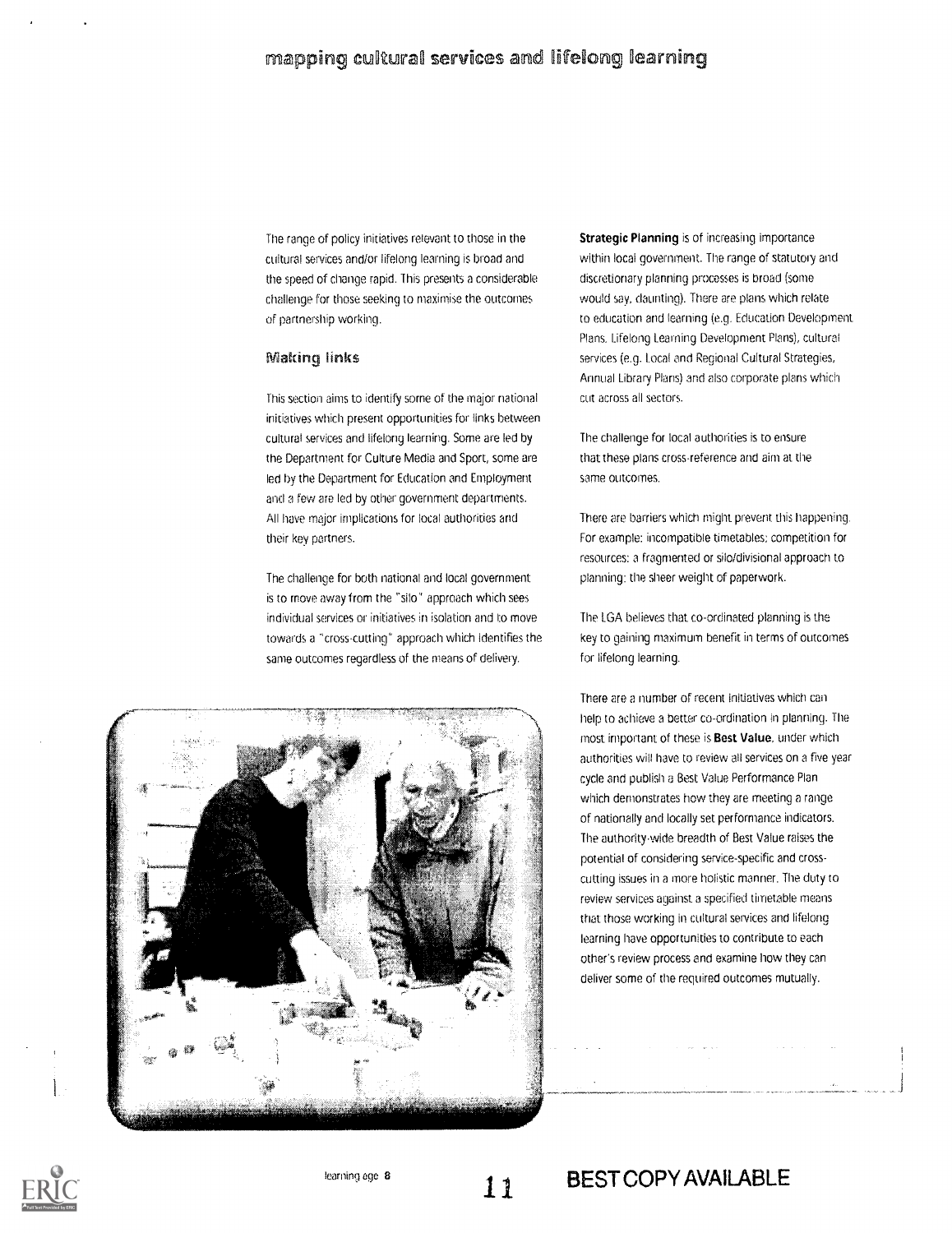#### **Specific initiatives**

In May 1998, the Government proposed the creation of Early Years Development and Childcare Partnerships to deliver a National Childcare Strategy covering children aged 0-14. Each local authority submits an Early Years Development and Childcare Plan for approval from the Secretary of State for Education and Employment. There is a Government target to see 66% of three year olds in free education by 2002. The Partnerships are intended to integrate educational opportunities with childcare and to develop partnerships across the private, public and voluntary sectors. The input of organisations working in children's play (in the private, public and voluntary sectors) is Only the most obvious link with the cultural services. The library sector, for example, might also contribute by means of "Books for habies/Bookstart" schemes which provide parents with a 'starter pack" at the time of the child's 8 month health check.

#### **All Our Futures**

The report All our Futures was published in 1999 as the findings of the National Advisory Committee on Creative and Cultural Education, chaired by Professor Ken Robinson. The report has the joint imprimatur of the Departments of Culture, Media and Sport and Education and Employment.

The LGA warmly welcomed the report and views it as an important advance in the way in which creativity is viewed as an important part of learning. Crucially, the report does not restrict itself to a narrow deflnition of either "creativity" or "learning". For example, it recognises that creativity is essential to scientific progress and industrial design. The skills which a creative education brings are uniquely suited to the modern employment market: "They [employers] want people who can adapt, see connections, innovate, communicate and work with others" (p13).

#### Arts for Empowerment

Chester City Council are in the second year of a four year project using arts-based projects and training activities to encourage social and economic regeneration in the West Chester SRB area. The project has several target groups but prioritises young people. There are several strands including: Arts for Empowerment, which develops personal development and community capacity building through the arts as a means of communication and training; Arts for Employment - helping people to develop arts based skills which can access employment opportunities in the creative industries as well as developing more general employment-related skills.

Contact: Paul Gover, Head of Culture, Chester City Council (01244 324324) RATHAN PRETTER SERVER LOCK Éver:

#### Improving Customer Care

Bolton's Tourism and Promotions Unit originally developed the "Ambassadors to Bolton" initiative as a pilot project in 1995 to improve the skills and local knowledge of front line staff who regularly come into contact with visitors to the town. Incorporating the ETB's nationally accredited "Welcome Host" programme, the Ambassadors initiative added two innovative elements - a familiarisation visit to local attractions and a half-day "introduction to guiding skills". The initiative has since attracted participants from North West Trains, Greater Manchester Police, the Bolton Evening News, local coach operators, retailers and voluntary organisations. The initiative has recently been relaunched and expects to have a minimum take up of 300 people during 2000.

Contact: Geoffrey Bennette, Tourism and Promotions Manager, Bolton Metro (01204 522311)

The report also sets out to demonstrate how creative education has a role in raising standards, developing basic skills such as literacy and numeracy; encouraging excluded individuals to return to learning and developing a curriculum that is culturally diverse.

<u> The Communication of the Communication of the Communication of the Communication of the Communication of the Communication of the Communication of the Communication of the Communication of the Communication of the Commun</u>

The Report makes a wide range of recommendations for review of the National Curriculum, teacher training, developing partnerships, utilising new technologies, and accessing funding and resources.

## making links **the making links**

## 6tST COPY AVAILABLE

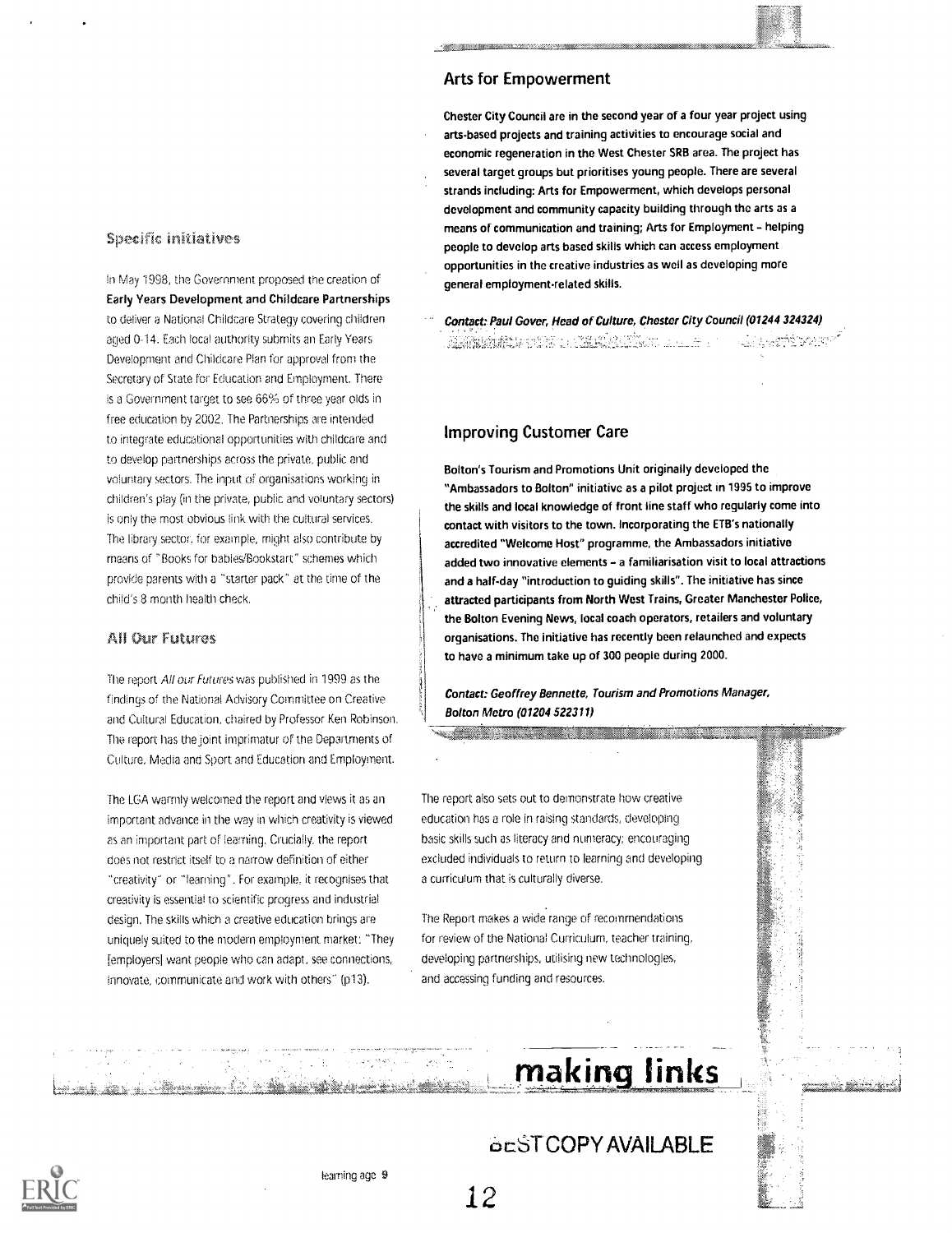Learning Partnerships comprise representatives from bodies such as FE colleges, careers services, TECs, local authorities and schools. They aim to widen participation in learning and deliver on National and Local teaming targets. The Government. Policy Statement of 17 January 2000 described how the Partnerships would continue to provide information on local need to the Learning and Skills Councils which will operate from 2001.

![](_page_12_Picture_1.jpeg)

Representation from the cultural services on the Partnerships is variable and one of the aims of this paper is to encourage a greater awareness of how the cultural services can contribute to National and Local Learning Targets and ought therefore to be key partners in the Partnerships.

The Learning and Skills Council arises from the White paper Learning To Succeed and the Social Exclusion Unit report Bridging the Gap. It will have responsibility for planning and funding all post-16 education, from April 2001, There will be 47 local LSCs. The LGA hopes to see the Learning Partnerships already established, having a strong role in setting the priorities for the Learning and Skills Councils. The LGA also hopes to see the Learning and Skills Councils acknowleclging the views represented in this paper. In particular:

- The cultural services as an expanding sector with training needs of its own
- The cultural services as a vehicle for encouraging people to stay in or return to learning
- Cultural services agencies as key partners

The first point has been especially emphasised by the national strategy Tomorrow's Tourism and the work of the DCMS's Creative Industries Task Group. The cultural services and tourism are increasingly important drivers in the national economy and are attracting more people each year to seek employment in the sector. With this comes the need to develop training and learning opportunities to ensure that those working in the sector maintain the standards and competitive edge which the UK currently has.

![](_page_12_Picture_9.jpeg)

13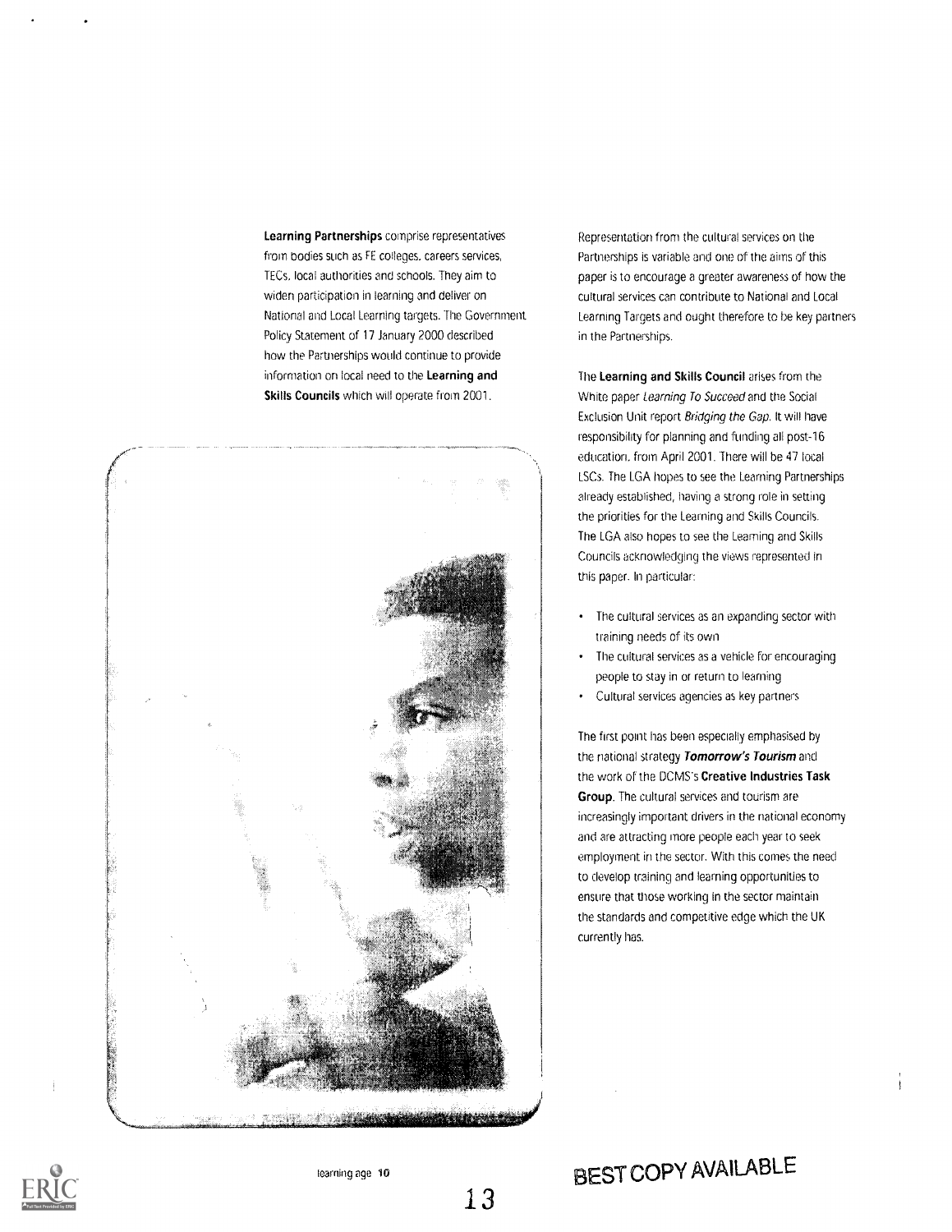For Local Education Authorities, the Education Development Plan is a statement of proposals setting out the authority's performance targets and school improvement programme. Like the other plans in this section, it benefits from an holistic approach which should acknowledge the role of the cultural services. All Our Futures, referred to above, demonstrates how these services can improve standards in schools.

Three strategic planning processes could cement better links between the lifelong learning agencies and the cultural sector. These strategies enable those in the cultural sector to identify how they can contribute to learning outcomes and present those in the learning and education sectors with a reference point to key cultural partners.

Local Cultural Strategies are currently being piloted by fourteen authorities prior to the publication of guidance by the Department for Culture, Media and Sport in 2000. The Local Cultural Strategy aims to set out how an authority aims to deliver the full range of its cultural services and presents an opportunity for authorities to identify how its cultural services contribute to authority-wide objectives. This means that Local Cultural Strategies can link explicitly into lifelong learning objectives in a pro-active way. At the very least, the document can provide those working in lifelong learning with an overview of how the cultural services have a strategic approach within the authority.

#### Learning from our elders

Nottingham's Museums Outreach Team coordinate several reminiscence projects which link with a variety of partners and link in with wider objectives such as promoting cultural diversity and awareness.

The Pakistan Jubilee Project a reminiscence project with Pakistani Elders was funded by the European Year against Racism and led to a training manual exploring issues around racism which is used in schools and museums.

Contact: Jocelyn Dodd, Castle Museum, City of Nottingham (0115 9153670)

<u>Alban I</u>  $\mathcal{L}^{\mathcal{L}}$ 

#### Improving literacy

Kick Off! Is an initiative which aims to encourage young males to sustain an interest in reading. One of the most successful and innovative parts of this initiative was the Dads into Schools Day where fathers received training in reading to children as well as "hands on" experience of being in a school. The initiative brought together a range of partners including school and social services groups, Windsor Leisure Centre, Maidenhead Library, the Education Business Partnership, McDonalds, WH Smiths, the Maidenhead Advertiser and Maidenhead FC. The scheme was devised by Launch Pad as part of the National Year of Reading.

Contact: David Lunn, Chief Executive, Royal Borough of Windsor and Maidenhead (01628 798888)

#### Promoting diversity

المنابعة.<br>المنابعة المنابعة المنابعة المنابعة المنابعة المستشفى المستقبلات

Telford Chinese School - the school was established in 1995 to cater for the social, cultural and educational needs of the local Chinese community. The school operates as a charitable trust and as well as providing lessons in Mandarin and Cantonese acts as a focus for the promotion of Chinese Culture. Courses are provided in Tai Chi, music and art. The school has been so successful that local residents from without the Chinese community have begun to attend classes and the school has also acted as a factor in being able to attract inward investment from businesses in the Far East.

Contact: John Gilbert, Head of Leisure, Culture and Community Services, Telford and Wrekin Council (01952 202100)

partnerships

#### learning age 51 BEST COPY AVAILABLE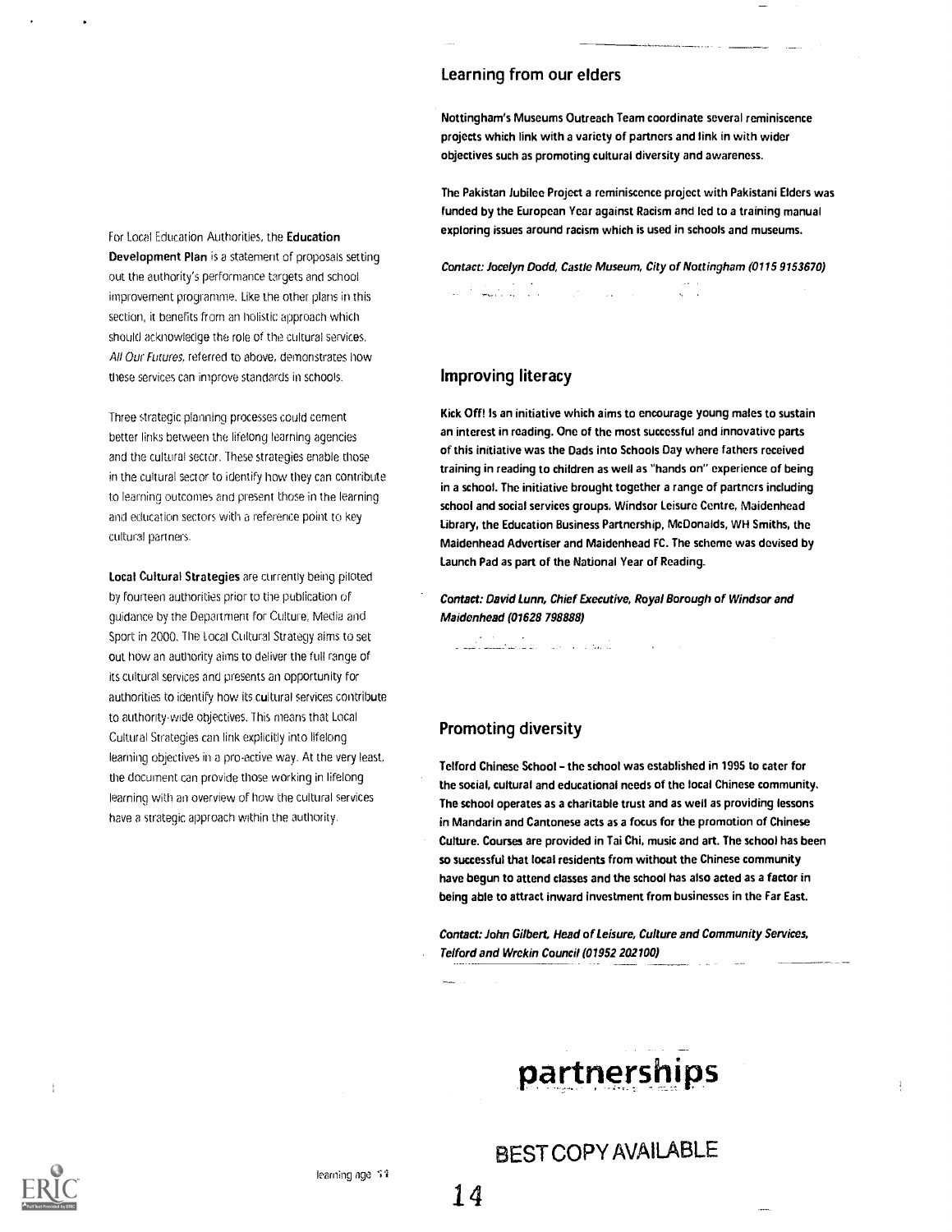The DCMS has established Regional Cultural Consortia in each of the English regions with a view to them developing a Regional Cultural Strategy which in turn will relate to the strategies being developed by the Regional Development Agencies. Regional Cultural Strategies would be informed by the Local Cultural Strategies described above. The Regional Strategies offer an opportunity to co-ordinate culture and learning links across a range of agencies, including the local Learning and Skills Councils.

Libraries have a crucial role in the delivery of lifelong learning outcomes. The statutory Annual Library Plan (introduced in 1998) provides a transparent and flexible approach for each authority to outline its targets in relation to a number of headings including lifelong learning. The introduction of published standards for public libraries from 2000 will set planning in a context of improving service delivery.

![](_page_14_Picture_2.jpeg)

The development of the People's Network (also known as the New Library Network) - which now has initial funding in place through channels such as the DCMS/Wolfson Challenge Fund and the New Opportunities Fund - will enable libraries to deliver ICTbased learning materials in a co-ordinated manner.

The New Opportunities Fund Community Access to Lifelong Learning Programme as well as providing the initial funding for the People's Network, will make available around £100 million for Community Grids for Learning. These present opportunities for a range of partners, including those in the cultural services, to create new initiatives which promote learning which is inclusive and allied to local priorities.

The role of new technology will be vital in creating access to learning for all parts of the community. As well as the People's Network, the National Grid for Learning and the University for Industry (now learndirect) will provide between them opportunities for schoolchildren and adult learners. The importance of the cultural services in providing content as well as being part of the infrastructure should be fully appreciated.

At a national level, the Department of Culture, Media and Sport has established as one of its key priorities "the nurturing of educational opportunity". To promote this objective of the nurturing of educational opportunity, the DCMS has established a unit within the department to explore links with the Department of Education and Employment.

![](_page_14_Picture_7.jpeg)

İ

learning age 12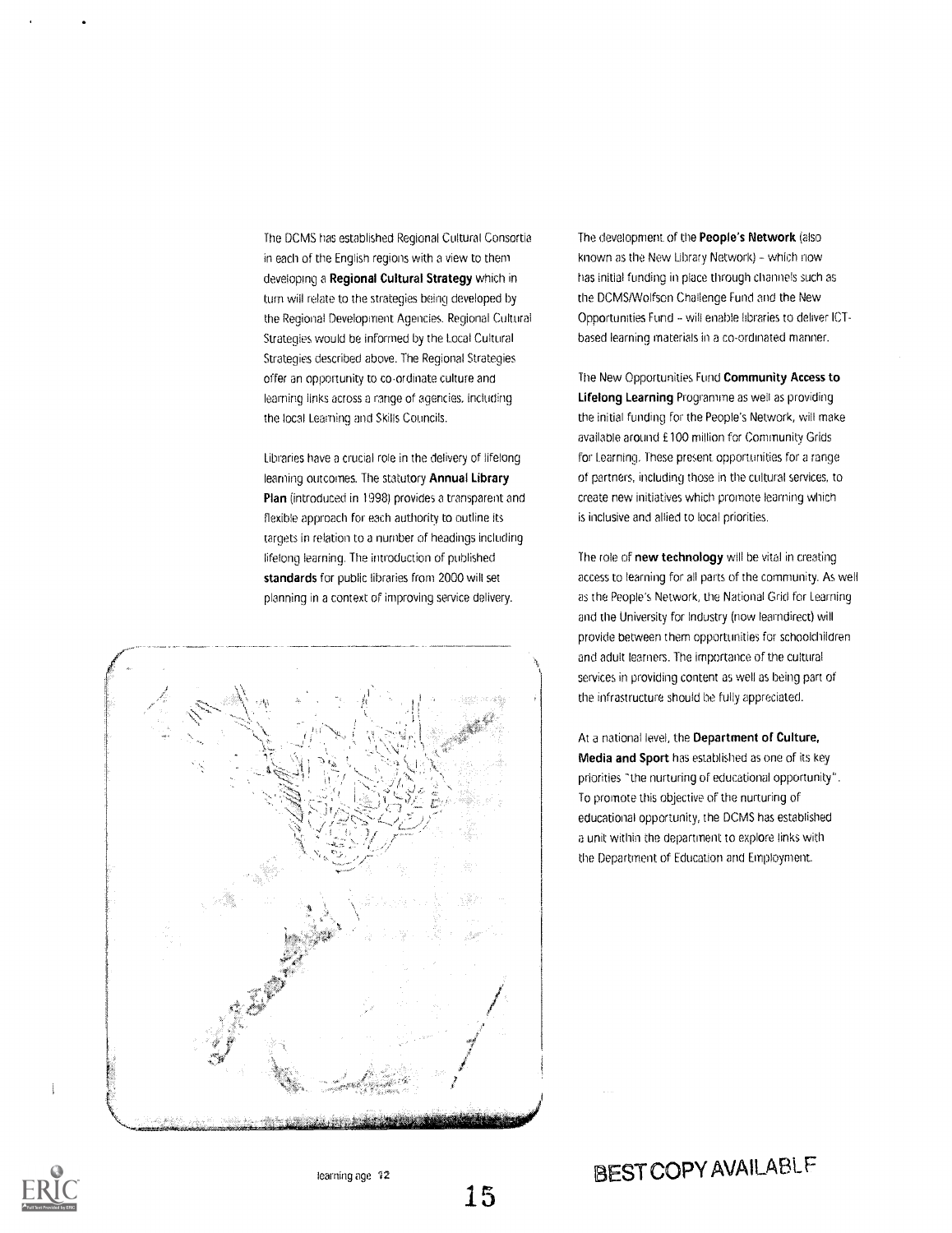Lifelong learning is central to delivering the economic and social objectives of national and local government. Without a learning population, it will be impossible to address challenges such as tackling exclusion, creating employment, regenerating our communities or promoting healthy living and individual well-being. Lifelong learners do not, however, fall into clearly defined groups. There are as many ways of learning as there are learners. Some learners do not identify with formal approaches. Some learners have ambitions which do not sit easily with outcomes such as external accreditation. Others are happy in a formal setting but will miss out on a range of valuable experiences if the course they are following is limited in outlook.

Of all the services which local authorities deliver, the cultural services can lay claim to being the one which most values flexibility, diversity and a dedication to improving the quality of life. Through partnership with those in the cultural services, those aiming to deliver lifelong learning can develop a range of approaches which meet the needs of all types of learner. Without reference to the cultural services, lifelong learning risks becoming narrow, exclusive and fragmented. The current period of change in all sectors of education, lifelong learning, culture and tourism presents a unique opportunity to create a fully inclusive Learning Age.

![](_page_15_Picture_3.jpeg)

## **future**

![](_page_15_Picture_5.jpeg)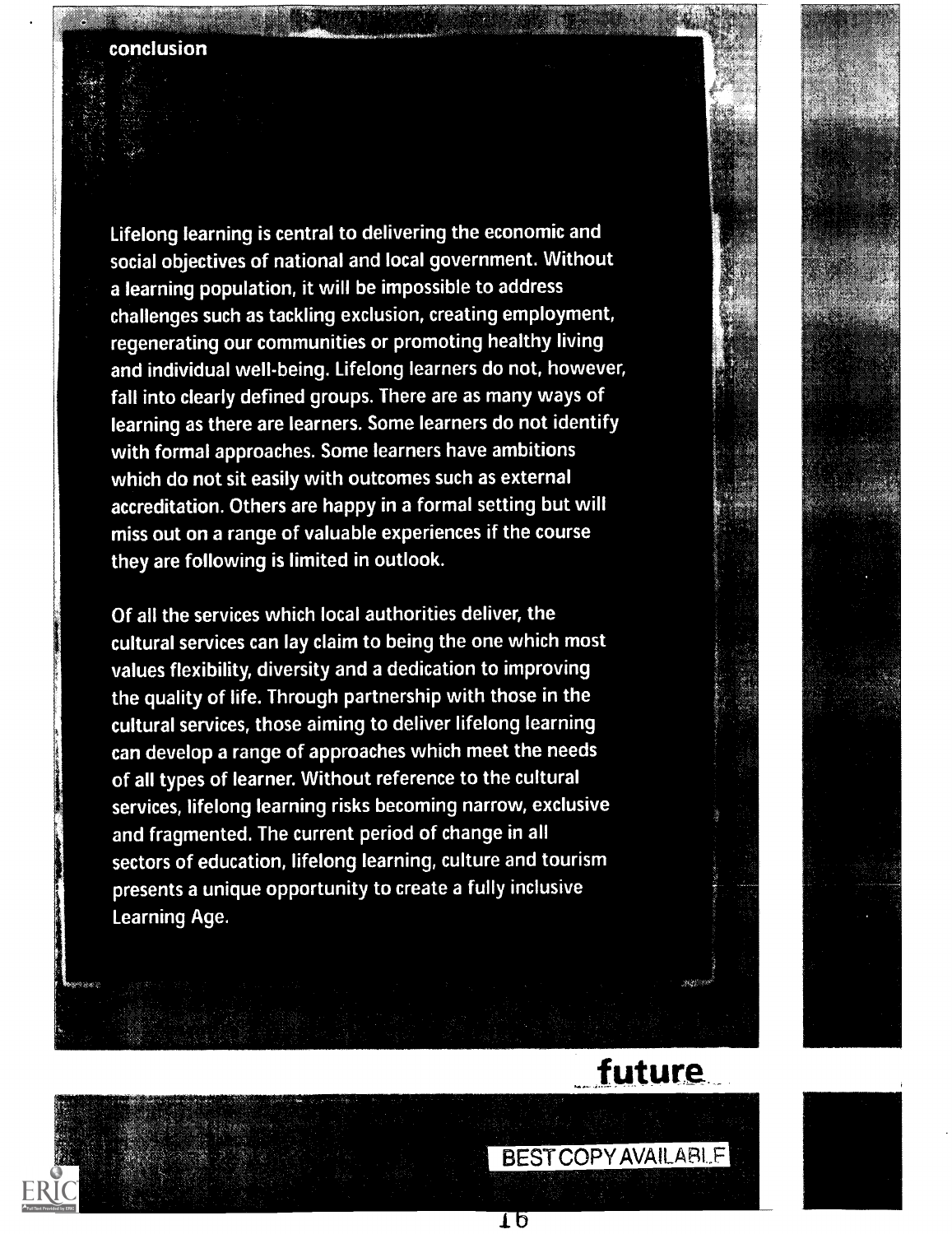This discussion paper was first presented to the LGA Culture and Tourism Conference at Bristol in March 2000. The paper is also available on the LGA website www.lga.gov.uk

f or further information about the LGA, please contact the LGA's telephone information line on 020 7664 3131.

All rights reserved. Reproduction of this document Is welcomed providing the copyright holder is acknowledged and the text is not edited.

T Copyright Local Government Association 2000.

Published by LGA Publications for the Local Government Association Local Government House Smith Square London SW1P 3HZ Tel. 020 7664 3000 Fax 020 7664 3030

Photou Ion Walter

1;nnte LTU16<br>ISBN 1-84049-165-5

![](_page_16_Picture_7.jpeg)

17

 $\log g_{\rm W} \approx -5.5$  . A .<br>Gwelet ivez 

Local Government Association Local Government House, Smith Square, London SW1P 3HZ Telephone: 020 7664 3000 Fax: 020 7664 3030

.<br>Designed in Pyson Design Corpultania, London and and street **Local Government Association**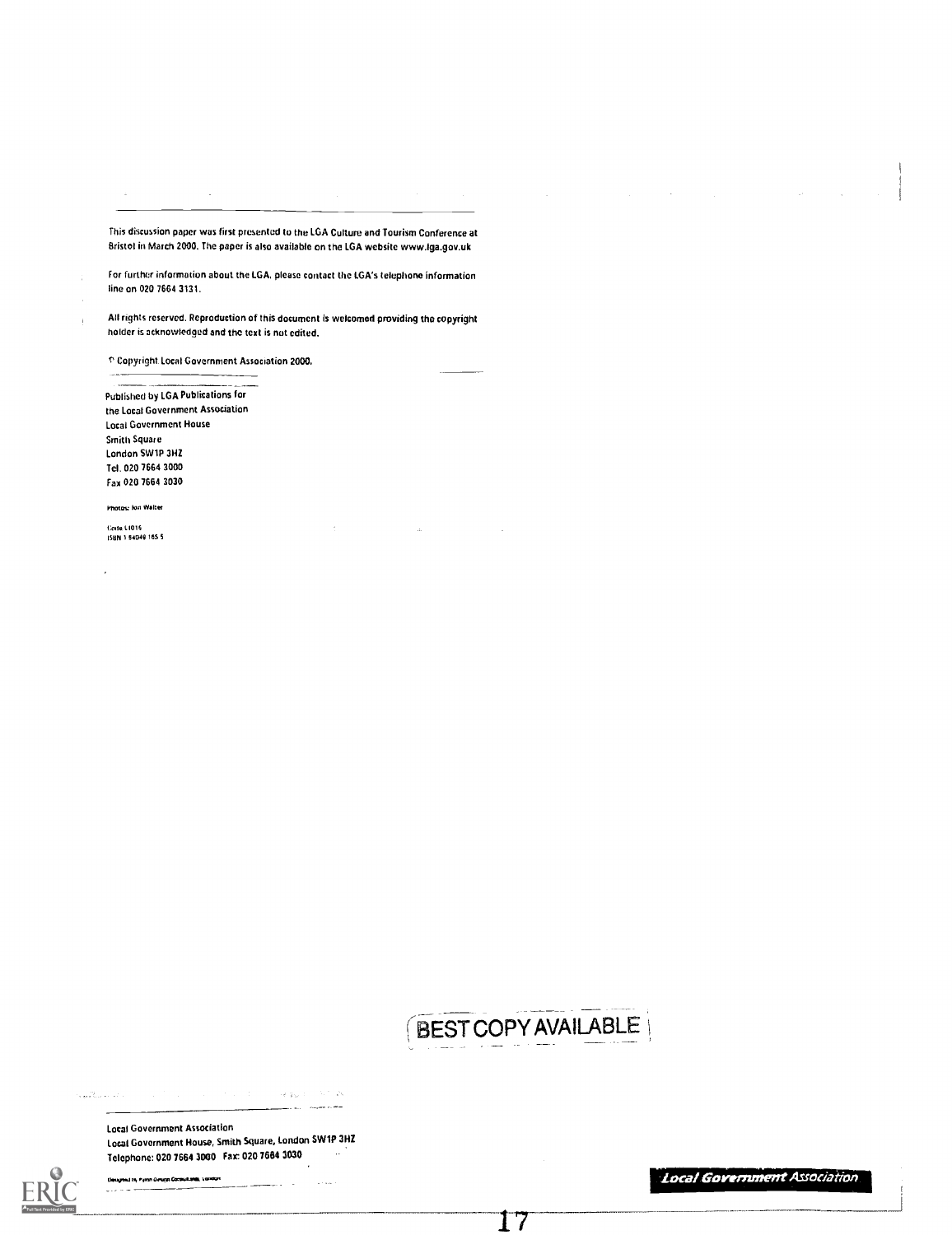![](_page_17_Picture_0.jpeg)

### U.S. Department of Education

Office of Educational Research and Improvement (OERI) National Library of Education (NLE) Educational Resources Information Center (ERIC)

![](_page_17_Picture_3.jpeg)

 $C$ f Of $S$ 604

## REPRODUCTION RELEASE

(Specific Document)

#### I. DOCUMENT IDENTIFICATION:

|                                         | Title: CULTURE AND TOURISM IN THE LEARNING AGE: A DISCUSSION PAPER |
|-----------------------------------------|--------------------------------------------------------------------|
| Author(s):<br>Corporate Source: J J + A | <b>Publication Date:</b>                                           |
|                                         | 12/06/01                                                           |

### II. REPRODUCTION RELEASE:

In order to disseminate as widely as possible timely and significant materials of interest to the educational community, documents announced in the monthly abstract journal of the ERIC system. Resources in Education (RIE), are usually made available to users in microfiche, reproduced paper copy, and electronic media, and sold through the ERIC Document Reproduction Service (EDRS). Credit is given to the source of each document, and, if reproduction release is granted, one of the following notices is affixed to the document.

If permission is granted to reproduce and disseminate the identified document, please CHECK ONE of the following three options and sign at the bottom of the page.

![](_page_17_Figure_11.jpeg)

E-maii Address:

 $\epsilon$ -Mail Address:<br>darran hylgeye<sup>0</sup>le a. 40v. ilk

OMON, SWIP 3HZ ENGRAVID